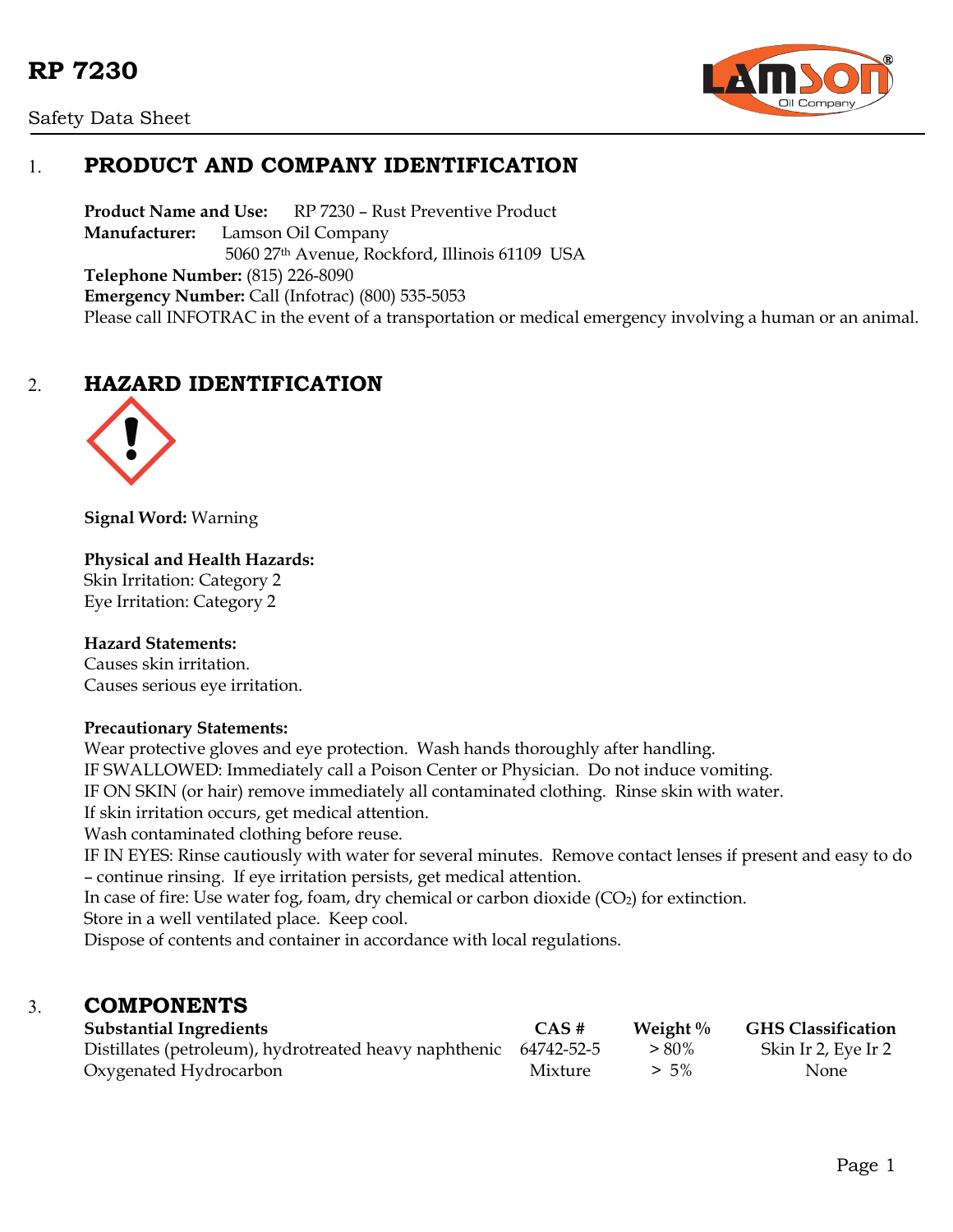

### 4. **FIRST AID MEASURES**

**IF IN EYES:** Rinse cautiously with water for several minutes. Remove contact lenses if present and easy to do – continue rinsing. If eye irritation persists, get medical attention.

**IF ON SKIN** (or hair): Remove immediately all contaminated clothing. Rinse skin with water. If skin irritation occurs, get medical attention.

**IF SWALLOWED**: Immediately call a Poison Center or Physician. Do not induce vomiting. **IF INHALED:** Remove to fresh air; apply artificial respiration if necessary. Get medical attention.

### 5. **FIRE-FIGHTING MEASURES**

#### **General Hazard**

Petroleum materials can form combustible mixtures at temperatures at or above the flash point. Empty containers can contain residues that can cause fires or explosions when exposed to heat, flames, or sparks.

#### **Fire-Fighting**

Keep fire exposed containers cool with water spray. Separate unburning product from fire. Use carbon dioxide, foam, or dry chemical extinguishing media to put out fires.

**Unusual Decomposition Products Under Fire Conditions**

None

## 6. **ACCIDENTAL RELEASE MEASURES**

#### **Personal Precautions**

Remove greatly contaminated clothing, including shoes and wash thoroughly after contact. Launder contaminated clothing before reuse.

#### **Environmental Precautions**

Dike large spills to prevent ingress into sewers. Eliminate all sources of ignition. Ensure adequate ventilation. Clean spills with absorbent and store in marked containers for disposal. Dispose in accordance with all applicable regulations.

# 7. **HANDLING AND STORAGE**

#### **Safe Handling and Storage** Do not handle, store, or dispense near open flames or ignition sources. Keep containers inside and out of direct sunlight. Avoid extreme temperatures. Do not reuse containers.

#### **Incompatible Products**

Avoid strong oxidizing and reducing agents.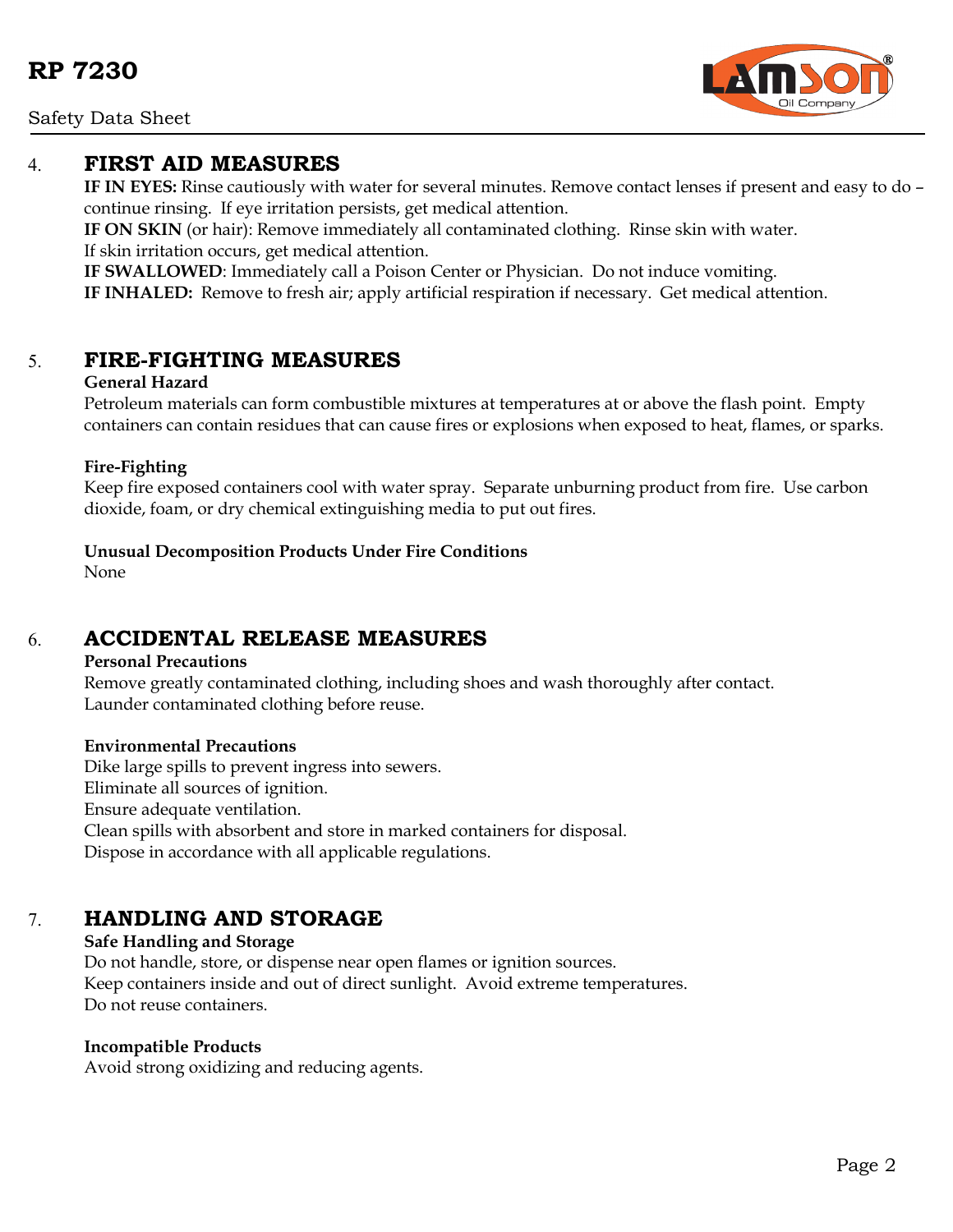

# 8. **EXPOSURE CONTROL AND PERSONAL PROTECTION**

#### **Ventilation**

Local exhaust is usually sufficient. General exhaust is preferred.

### **Personal Protection**

Use approved respirator when airborne exposure limits are exceeded. Use petroleum oil resistant gloves to avoid prolonged contact. Wear goggles or safety glasses with splashguards.

### **Work Place Exposure Guide Lines**

Petroleum oil mist has been assigned a TLV (ACGIH) limit of 5 mg/m3.

# 9. **PHYSICAL AND CHEMICAL PROPERTIES**

| <b>Boiling Point:</b>                     | $>$ 500 °F                            |  |  |
|-------------------------------------------|---------------------------------------|--|--|
| Specific Gravity (water =1):              | 0.94                                  |  |  |
| Vapor pressure (kPa):                     | 0.002                                 |  |  |
| <b>Melting Point:</b>                     | Not Applicable                        |  |  |
| Vapor Density (Air =1):                   | > 5                                   |  |  |
| Evaporation Rate (butyl Acetate=1):       | ${}_{0.04}$                           |  |  |
| Solubility in water:                      | Insoluble                             |  |  |
| Reactivity in water:                      | NIL                                   |  |  |
| Appearance and Odor:                      | Clear, amber liquid; slight odor      |  |  |
| Flash point:                              | 329 <sup>o</sup> F typical            |  |  |
| Flammable Limits (volume percent in air): | LEL: Not available UEL: Not available |  |  |
| <b>Autoignition Temperature:</b>          | Not available                         |  |  |

## 10. **STABILITY AND REACTIVITY**

**Stability:** [ ] Unstable [X] Stable **Conditions to Avoid:** None **Incompatibility (Materials to Avoid):** Strong oxidizing and reducing agents. **Hazardous Decomposition Products:** Combustion may produce oxides of carbon. **Hazardous Polymerization:** [ ] May Occur [ X ] Will Not Occur **Conditions to Avoid:** Not Applicable

# 11. **TOXICOLOGICAL INFORMATION**

This product has minimal toxicity when inhaled, ingested, or when skin or eye contact is made. This product is not expected to cause cancer or to be a skin sensitizer. No data is available to indicate that any ingredient is mutagenic or genotoxic. This product is not expected to cause reproductive or developmental effects. Contact with eyes will result in irritation. Prolonged exposure to the skin could result in irritation or dermatitis. Exposure to vapor or aerosol concentrations above the recommended exposure level is irritating to the eyes and respiratory tract, and may cause headaches or dizziness.